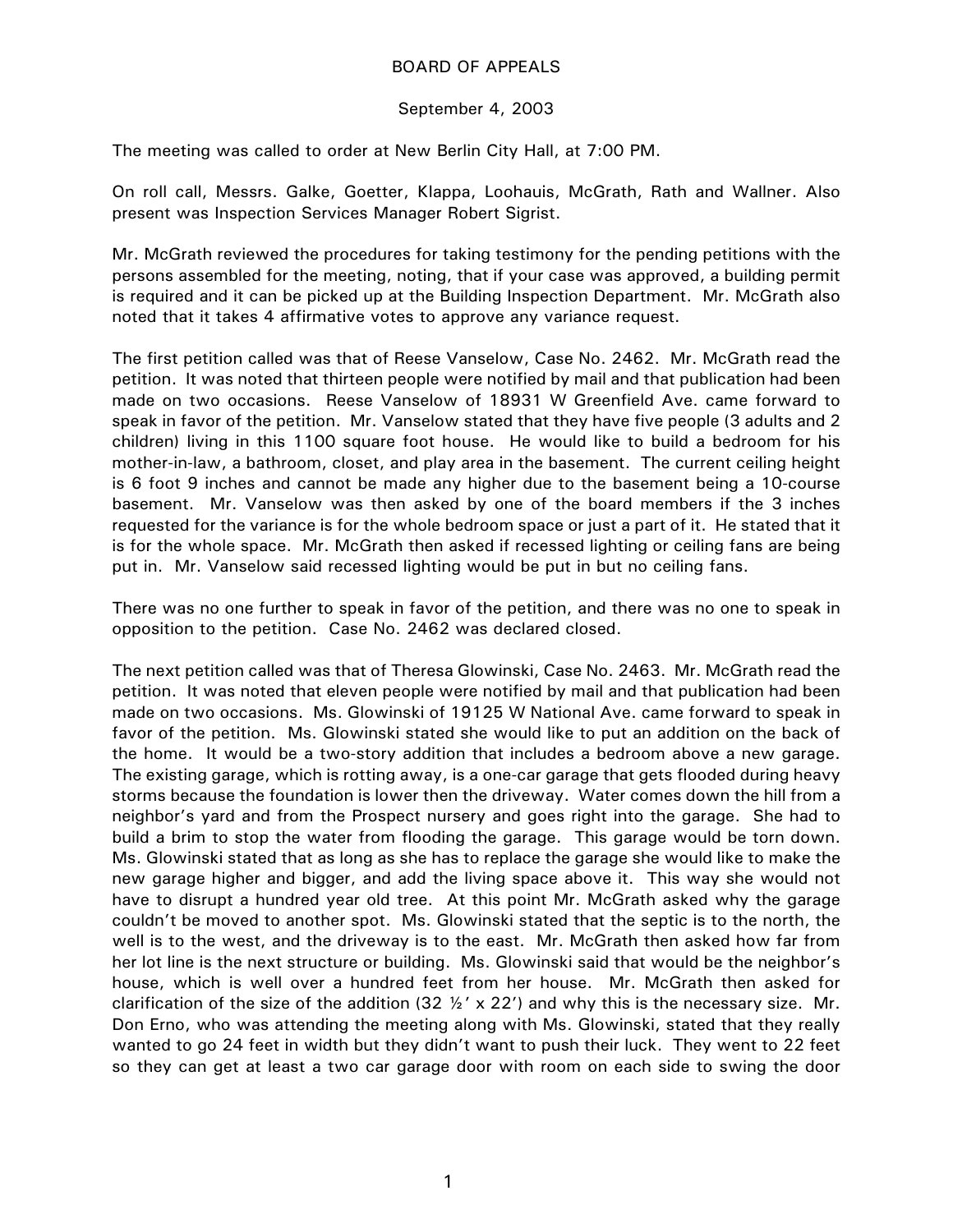open. The existing garage is 13 feet, so they are trying to get another 11 feet in width. The length will give them extra storage.

There was no one further to speak in favor of the petition, there was no one to speak in opposition to the petition. Case No. 2463 was declared closed.

The next petition called was that of Tim and Andrea Schmidt, Case No. 2459 that was tabled at the August  $7<sup>th</sup>$  meeting for the purpose of seeking an opinion from the City Attorney on whether somebody that has a demonstrated agricultural use can store nonagricultural items in an agricultural building (section 275-4 of the Municipal Code). Mr. McGrath read the petition. It was noted that sixteen people were notified by mail and that publication had been made on two occasions. Mr. Schmidt of 19560 Pheasant Run Drive came forward to speak in favor of the petition. Mr. McGrath stated that Mr. Sigrist sent an email to the City Attorney on August 13, 2003 and there was a response the same day. The City Attorney stated, "As I review section 275-42 it appears to say that accessory buildings must meet the aforementioned requirements or must have a demonstrated agricultural use. The term "demonstrated agricultural use" is further defined in 275- 42(A)(2) when it states that accessory uses for a demonstrated agricultural use shall only be used for storage and demonstrated agricultural purposes. To say that any agricultural use would satisfy this provision, regardless of how limited, would result in the exception swallowing the whole. The word "for" means the purpose identified. I interpret that to mean that the primary purpose of the building must be for agriculture or the exception doesn't apply.

As to your question of whether the use of a portion of the building for agriculture would allow the rest to be considered an accessory building, I don't buy it. A variance should only be issued to the extent that it is in harmony with the spirit of chapter 275. Their argument would in my opinion torture that standard."

Mr. Schmidt asked for clarification of what the City Attorney means. Mr. McGrath stated that he thinks the City Attorney is saying that under his reading of the code, if it's going to be an agricultural building with a demonstrated agricultural use, you have to use the majority of it for the demonstrated agricultural purpose. Just using a portion of it for that purpose wouldn't then satisfy the code. Mr. McGrath then asked the petitioner what the majority use of this building is, and what would the hardship be if the petitioner had to use the majority of this building for agricultural purposes while still using just a part of it for other purposes? Mr. Schmidt stated he doesn't think that there is a hardship as he can move some of his personal things out and put them in the garage. The biggest question was what percentage constitutes an actual agricultural piece of equipment? Mr. McGrath asked Bob Sigrist what happens if the board denies his request for a variance? Mr. Sigrist stated that before he gets to that, he had another communication from City Attorney Mark Blum that he wanted to address. The City Attorney advised Mr. Sigrist that he spoke to Mr. Schmidt about the garage and the variance request. He told Mr. Schmidt that he has two options. The first is to obtain a BOA approval for the building as an accessory structure with accessory use, or to remove the non-farm vehicles and equipment for the existing agricultural building. He also told Mr. Schmidt that if his tools are used for the upkeep of the farm and farm equipment that he would not object to them, but if he was operating a millwork shop for his use that was something else. Mr. Sigrist then said if the board does not grant the variance, the personal items in the building would have to be